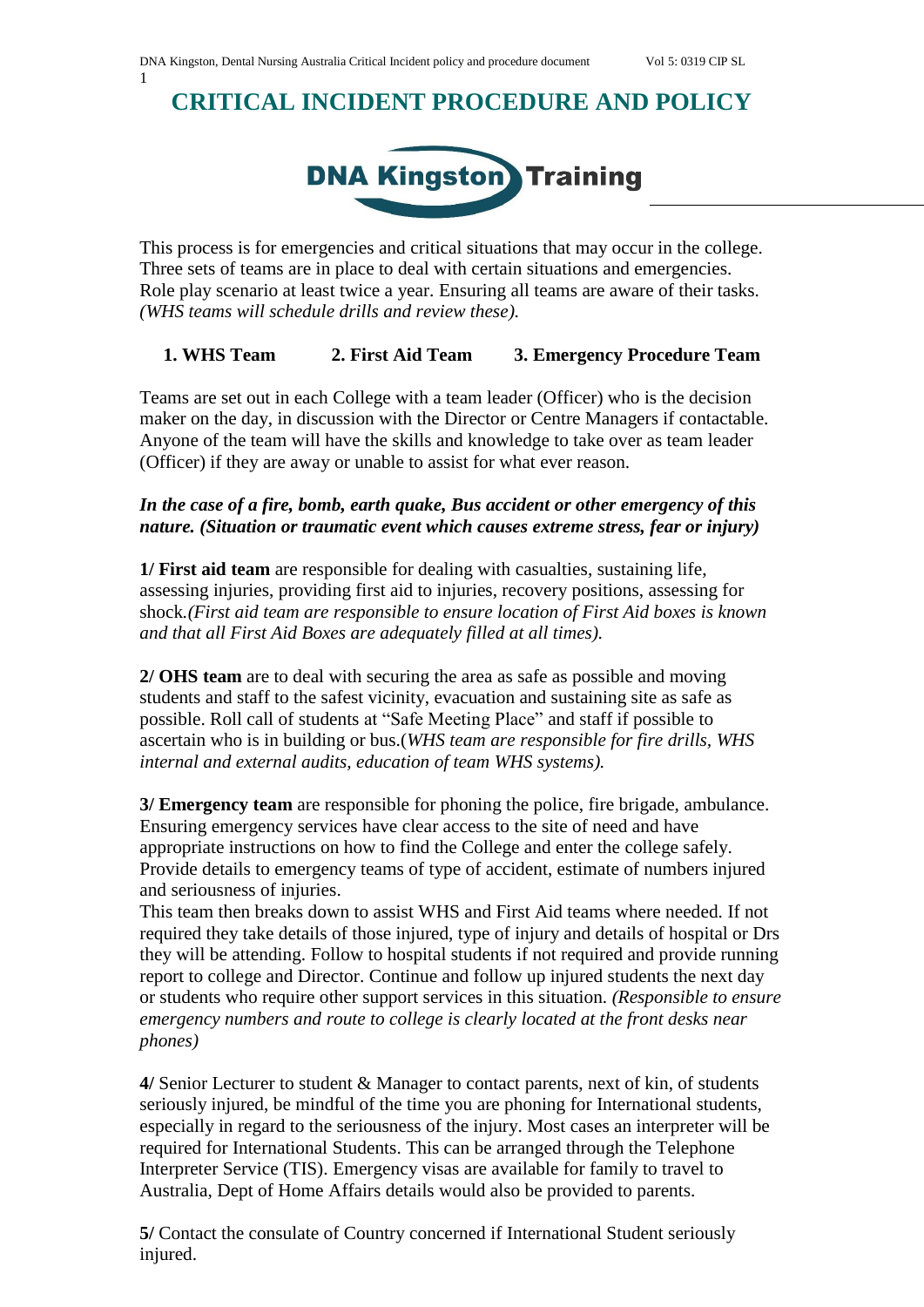**6/** Also contact Department of Education of the incident.

**7/** Ensure all students are accounted for and that reports have been written regarding all. Some students and staff may require counselling, to be arranged as required.

**8/** College closed till further notice, emails sent out to students explaining the situation.

Posters placed on doors. Alternative venue arranged if to be of long duration. ADA House and OHCWA are venues of choice for short term Perth, local councils to be contacted in other regions for possible temporary locations. Utilize services, equipment, staff from DNA Kingston other colleges not affected.

**9/** Critical incident report is then completed with all teams.

**10/** Once report and review of critical situation, Insurance broker contacted, place strategies in place to repair, restore and replace and assess WHS, once safe and functioning effectively, email students college open and ready for normal programming. Depending on situation police reports, may also be required.

**11/** Final review of critical strategy and as a quality assurance measure, make appropriate improvements to policy and procedures.

Signed off by Director.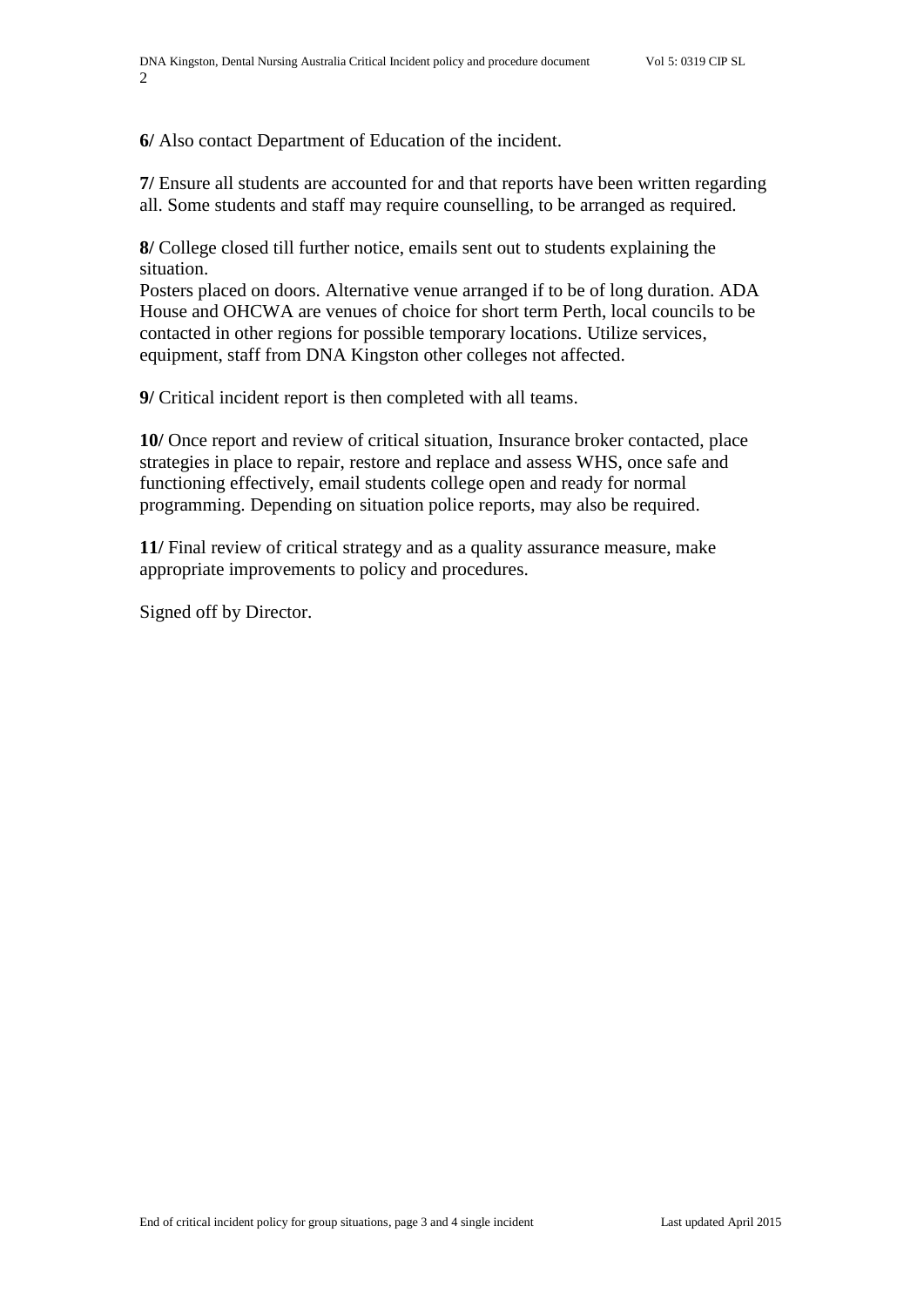## **Critical Incident Single or few Students, that is a traumatic event, or threat of such, which causes extreme stress, fear or injury outside college.**

**1/** Initiate First Aid services – sustain life, place in recovery position, treat other injuries, treat for shock, ensure in a safe place.

**2/** Delegate another passenger, student, or another lecturer to phone police, ambulance, fire brigade what ever is appropriate. Ensure location and outline of injuries well defined.

**3/** When travelling with students outside college ensure you have emergency numbers and first aid kit.

**4/** Lecturer to phone college to acknowledge incident and ask for assistance.

**5/** Lecturer to accompany Student in ambulance or take to Doctors.

**6/** If other students present ensure their safety and supervision.

**7/** Emergency team at college ensure next of Kin contacted regarding students injuries, be mindful of the time if you are phoning on behalf of International Students. Most cases an interpreter will be required for International Students. This can be arranged through the Telephone Interpreter Service (TIS). Emergency visas are available for family to travel to Australia, Department of Home Affairs details would also be provided to parents.

**8/** Contact Consulate of particular country if International Student seriously injured.

**9/** Also contact Department of Education of the incident

**10/** Continue to contact hospital regarding students condition and any needs, assist parents regarding information or assistance once arriving in the country. Send in flowers, get well wishes from the college.

**11/** If other students or staff present, some may require counselling, to be arranged as required.

**12/** Critical incident report is then written by all concerned

**13/** Insurance brokers contacted.

**14/** Police reports may be required

**15/** Review of incident and procedures taken

**16/** Final review of critical incident, possible preventive measures, new strategies implemented as a quality insurance measure to procedures and policies.

Signed off by Director.